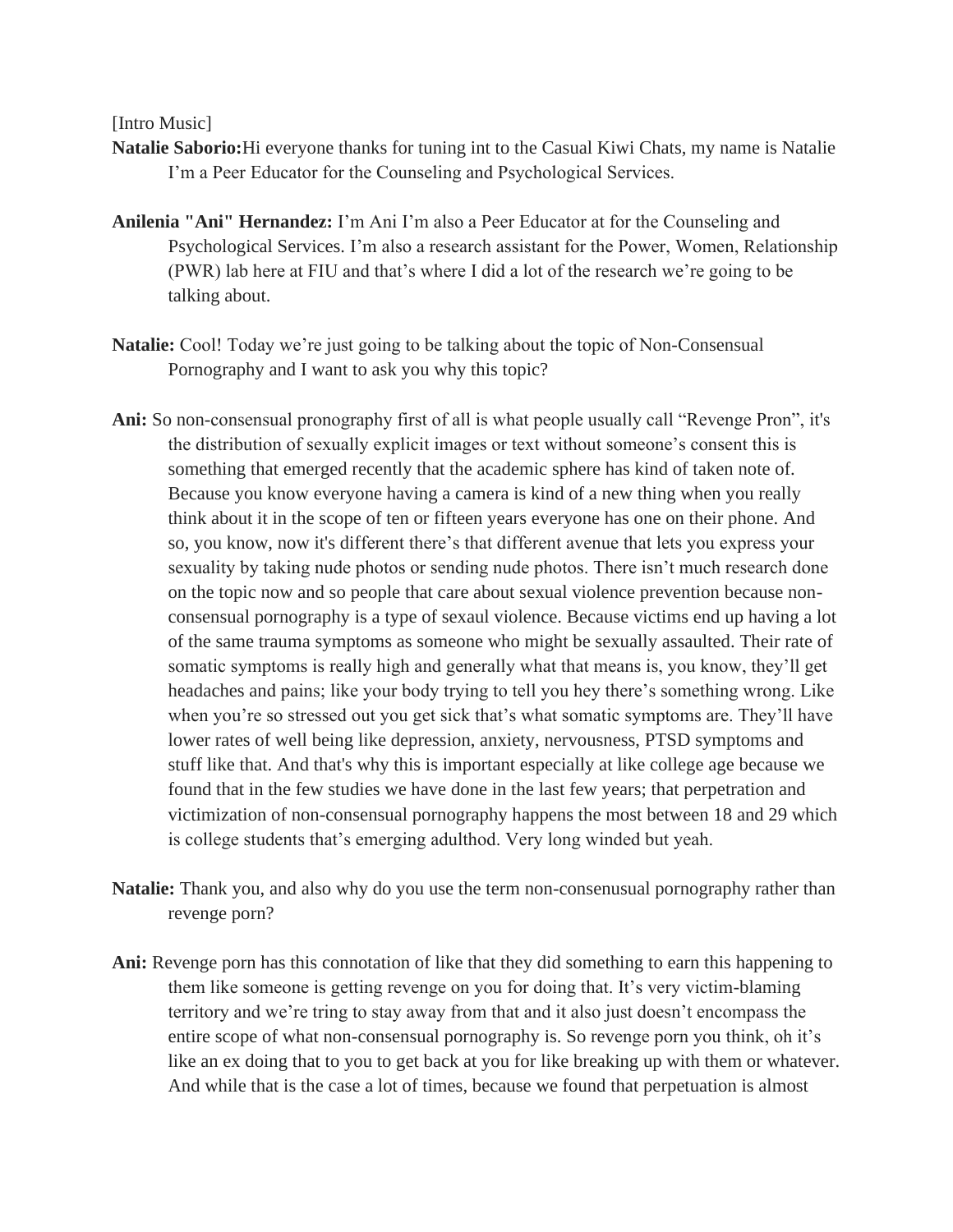always like someone they know just like regular sexual assault. But, sometimes people are perpetrated for monetary reasons to make money off of posting it somewhere or using it as blackmail and things like that; so we use as board of definition as possible to be able to include people's experiences.

**Natalie:** And also why did you choose this topic?

- **Ani:** So me specifically it really bothers me the amount of victim blaming that happens when people get their nuds leaked. We had that whole thing that we called the Fappening a few years ago where like all of the celebrities nudes got leaked and people were like coming down on them. Calling them sluts and that it was their fault because if you don't want your family seeing these photos why would you take them. But, I think that's very short sighted, that's very shaming of people's sexuality; there's so many different avenues to express yourself as a sexual being. To be shamed for it, kind of just creates this atmosphere where we are not supposed to talk about this, that it's shameful; that ends up creating this ripple effect that like society is uncomforable talking about sex and so when you're trying to have sex with someone you don't know how to go about having this conversation about consent and then it doesn't happen and then sexual assult happens. So it's just one thing leads to another in the grand scheme of things. It creates a really big problem, so I decided that this is one of the ways that I could tackle it from an academic standpoint that matches up with my research interest.
- **Natalie:** The last question is, how do you think we can solve this problem, like, what steps do you think we can take or where can we start?
- Ani: So I think a really good place to start is just the language that we use so like we use nonconsensual pronography instead of revenge porn. Because the way we talk about things kind of dictates how as a society we see them, so if we talk about something in hushed tones and it's not polite conversation, something we're not supposed to talk about, or like no one can hear us. Or if we giggle like 12 year-old boys, type of thing. It creats this atmosphere that it's shameful, it's not helpful, that there's something wrong with sex, sexualty, or wanting sex and then having talked about that ripple effect. So I think that being comfortable with your own sexuality, how you like to express that to someone else, and then talk about other people's in a way that isn't so hush hush or taboo. Obviously within your boundaries and within that person's boundaries I think really helps, you know the language kind of dictates our ideals.

**Natalie:** And is there anything else you'd like to add for us to know?

**Ani:** Yeah if there's anything that you leave with today is that, I'm so sorry your trust is betrayed, you didn't deserve that, you didn't ask for it, you weren't asking for it because